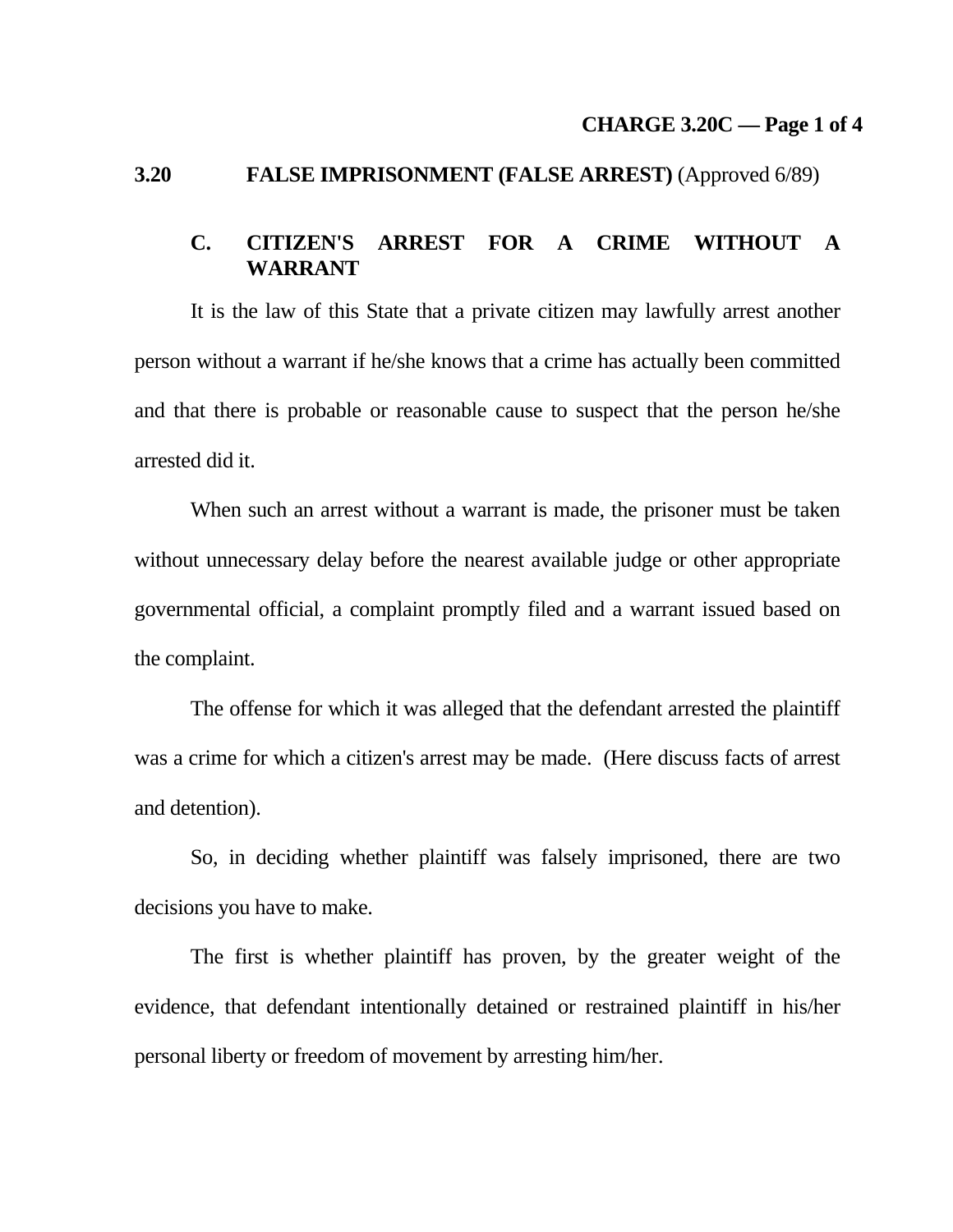#### **CHARGE 3.20C — Page 2 of 4**

 The second decision, assuming you find that defendant did intentionally restrain plaintiff by an arrest, involves defendant's claim that he/she had a right to make the arrest and that the confinement was only for a reasonable period of time. Here, the defendant must prove this to you by the greater weight of the evidence. So you must decide, one, whether defendant had actual knowledge that the specific crime [insert type of crime] had been committed; two, if so, whether the defendant also had reasonable or probable cause to believe that plaintiff committed that crime; and three, if so, did defendant restrain plaintiff only for a reasonable period of time before bringing plaintiff before a judge or another appropriate governmental official.

 Reasonable or probable cause would be that the facts and circumstances known to the defendant were such as would lead a reasonably cautious person to believe that the plaintiff had committed the crime. It must be more than mere conjecture or unfounded suspicion.

 A reasonable period of time would be only that length of time that was necessary under the circumstances that a reasonable person would need to bring plaintiff to a judge or other appropriate governmental official in the circumstances facing defendant.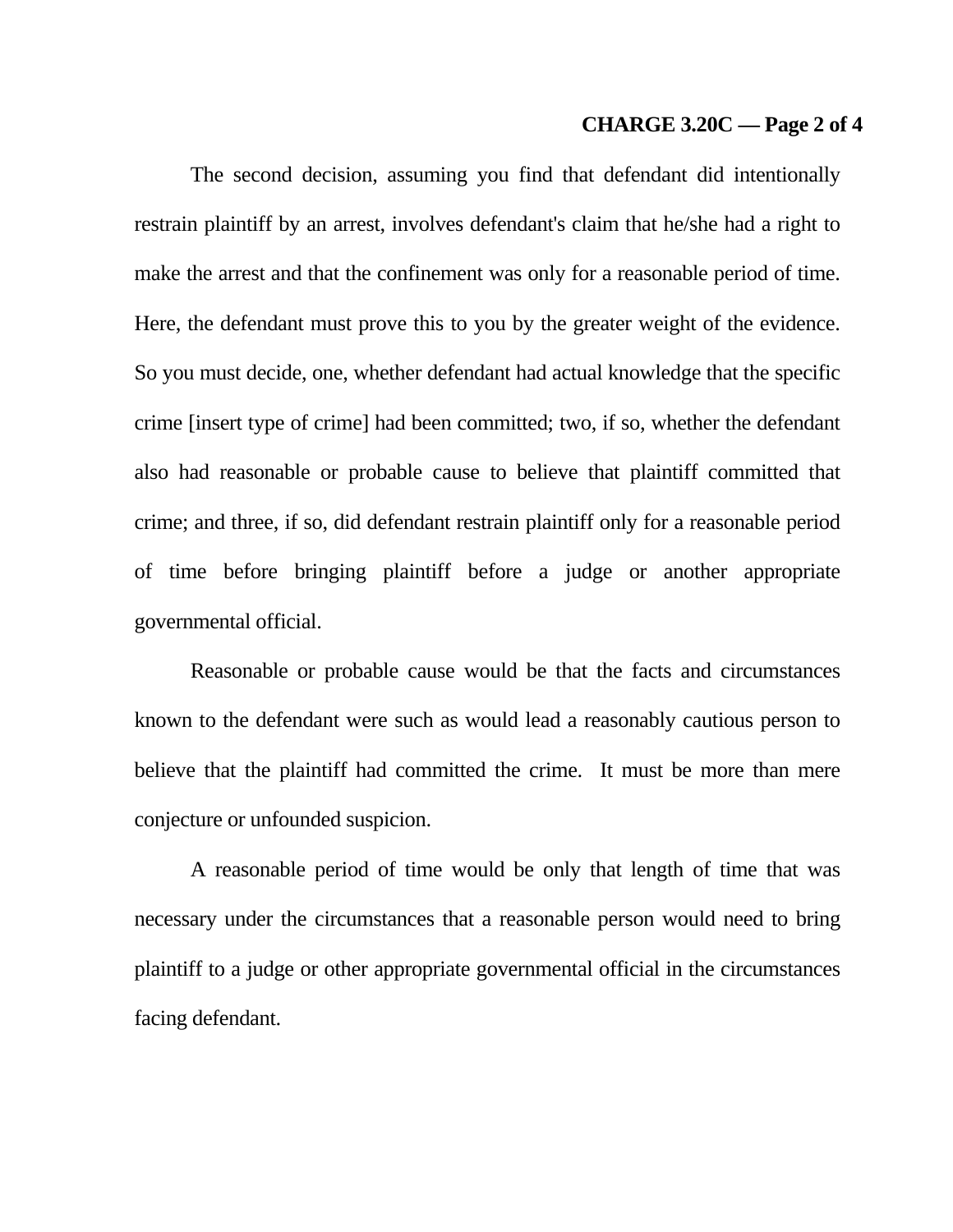#### **CHARGE 3.20C — Page 3 of 4**

 The reasonableness of this time would be affected by the availability of the judge or official, the location of the arrest, the time of day or night, the problem of confining the plaintiff using available means while reaching the judge or official and any other factors that you might think have a bearing on the amount of time. If the defendant imprisoned the plaintiff for an unreasonable time then, notwithstanding the original legality of the confinement, the unreasonable detention would constitute false arrest. On the other hand, if the arrest was proper and the confinement reasonable according to the rules I have explained, then you must find for the defendant. But if you find that there was a confinement, and you find that either there was no right to make the arrest or that the confinement was for an unreasonable period of time, then you must find for plaintiff.

*[go on to Damages (False Imprisonment (False Arrest)), Charge 8.47C]* 

## **NOTE TO JUDGE**

A citizen has the right to arrest without a warrant where it appears that a crime had actually been committed, and that there was probable or reasonable cause to fairly suspect the person arrested to be guilty. *Brown v. State*, 62 *N.J.L*. 666 (E. & A. 1889), *affirmed* 175 *U.S*. 172; *Reuck v. McGregor*, 32 *N.J.L*. 70 (Sup. Ct. 1866). Although New Jersey Law does not categorize crimes as felonies, for the purpose of arrest law a common law felony corresponds to a crime for which a person may be incarcerated for more than one year in a State prison.